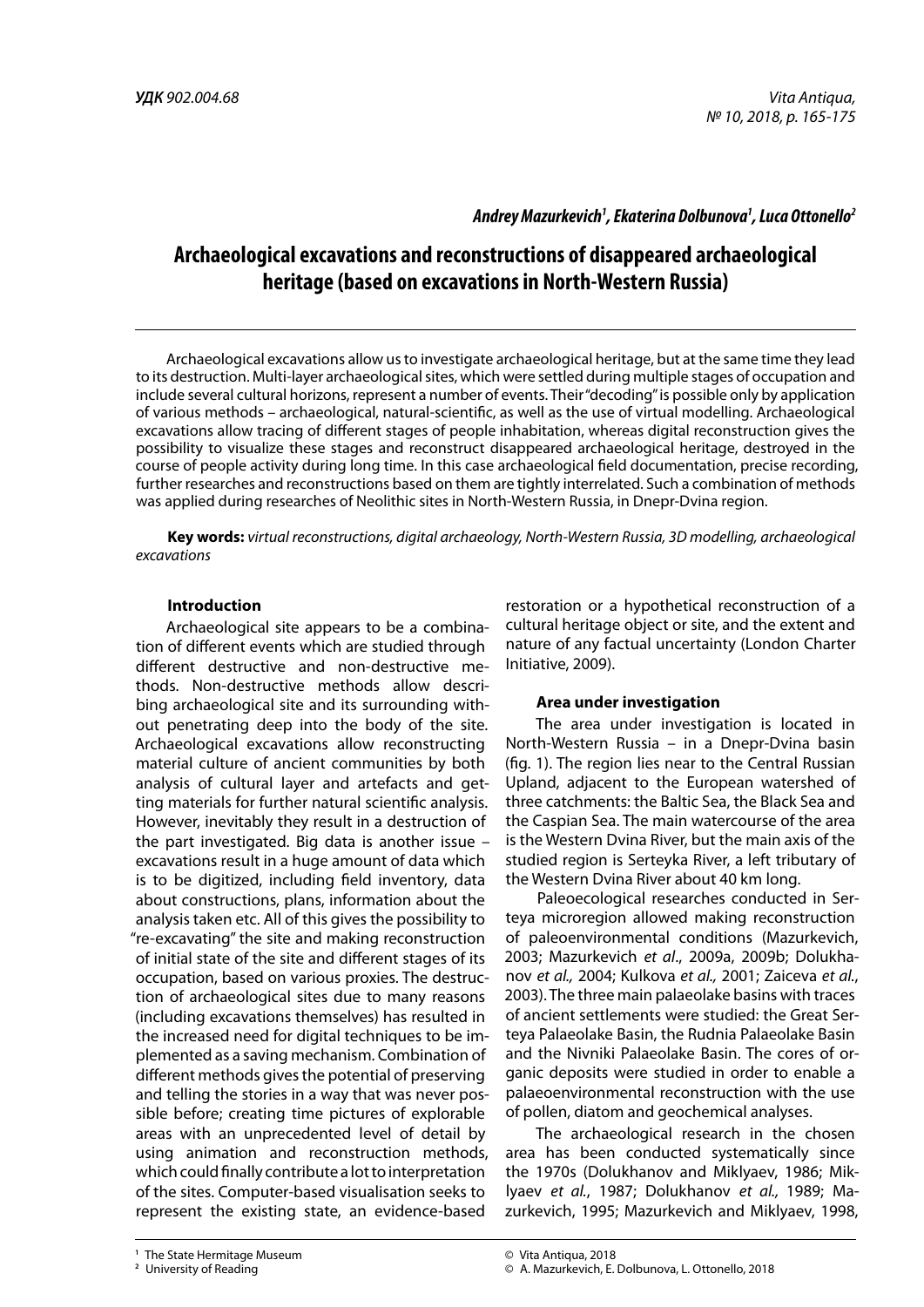Mazurkevich *et al.,* 2009b). Over the last 30 years remains of numerous archaeological sites, mainly Neolithic settlements (Subneolithic (Mazurkevich *et al.,* 2017)), were discovered in the lower course of the Serteyka River Valley and surrounding areas. They date from the Late Palaeolithic up to Middle Ages. The long-standing archaeological research, including underwater surveys, resulted in the documentation of seasonal and permanent Neolithic and also Mesolithic settlements (Kul'kova *et al.,* 2001; Mazurkevich *et al.,* 2009a,b; 2012). The sites are situated both on mineral basement and within organic deposits of biogenic plains formed in the area of a few palaeolake basins. In the latter case, the organic artefacts and ecofacts remained in a very good state of preservation.

### **Methods**

Excavations with precise recording (including 3D recording, photogrammetry application), analysis of artefacts, cappametric surveys (on sandy soils), sampling of materials and further analysis of soils, geochemical, antracological, paleozoological, paleogeological, radiocarbon analysis were acquired before the application of digital techniques. Digitizing and analysis of all the information gained in the course of these analyses allowed making a precise 3D modelling. Two major cases will be represented in this article – reconstruction of a single kurgan near Serteya village and a pile-dwelling Serteya II.

For the reconstructions design program Blender was applied. This is an overall graphic design program, it has the ability to both enable for the user to create objects, texturize them and program animations (Blender 2017). It allows basically any 3D tool function, to sometimes a higher level of flexibility on model-ling, animation, bone rigging, simulation, compositing, video animation and motion tracking, game design and video editing. Python programming language can be used to modify the basic programming of Blender to customise its functions for more personal designs and write personalised tools; which is always included in new versions. The choice of this tool was made on the fact that it is a constantly developing free-ware tool, which makes it the prefect cheap but highly professional tool for a scientific project with low cost impact.

The method used for the reconstruction was based on visualization and interpreting scientific information, using 3D graphics software (Blender). Thus, the excavation environment was built in a virtual reconstruction by hand, adding details and changing them as time passed in the stratigraphical timeline. Once several photograms were created (around 500), a dynamic video using Windows Media Maker, was made, that showed the different transitions in the timeline.

For ancient relief reconstruction Surfer software was applied based on the analysis of excavated areas. Finds distribution was made with the help of Autocad 3D software, which allowed tracing even thin sterile interlayers and particularities of sites organization.

#### **Single kurgan near village Serteya**

The site is located on a right shore of the Serteyka River on a sandy part 330 m wide between two post-lake basins, where lakes were located in the Past (fig. 2). Intensive agricultural activity on this place led, probably, to disappearance of most of such kurgans which were located here (according to Shmidt, 1982). Agricultural activity was finished in the beginning of the 1960s and then pine forest grew here.

The kurgan is about 19 m in diameter. Its height is 80 cm above modern surface. The upper part is flat, about 8 m in diameter. Ditch about 1.5 m width and 10 cm depth was traced on the edge of the mound. This site appeared to be a multi-phased site with several events reconstructed based on the results of excavations.

This place was first used during the  $6<sup>th</sup>$  mill BC. It was one of kame elevations, where usually traces of seasonal sites or flint knapping places dated to early Neolithic (Subneolithic) are recorded. It might have been used several times. More than 6000 flint debris were found here in a low layer, deposited on a natural elevation and in two pits (fig. 3). Also fragments of early Neolithic vessels were found here. Ground layer was formed above this cultural layer, which was recorded as a buried podzolic sod soil. In the middle of the  $3<sup>rd</sup>$  mill BC (3743 $\pm$ 50 (SPb-1194)) this natural elevation was used for kurgan, and a mound 10–11 m in diameter, 0.35 m in height with a flat top platform 8.5 m in diameter was created. Sand was taken around the mound and thus ditch 1.30 m width with a passage in the south-western part appeared (fig. 4). The remains of cremation, consisted of burnt animal bones, were buried here. They were put in some container buried near the passage, on the south-western edge of the mound. Bones were lying densely, 5 cm thick, with a roundish upper part. Traces of dark-green patina were recorded on part of the bones, which appeared to be bronze oxide (determined in the Department of scientific-technical analysis of the State Hermitage museum). Also small fragments of charcoals were found among burnt bones, which appeared to be the only one from the whole site attributed to oak (determination was made by A. Aleksandrovsky). Charcoals of oak found within a cremation allow suggesting that cremation was made in another microregion or in another part (southern) of Serteysky microregion. The area where broad-leaved forests were distributed, might have located six km to the south, where contemporaneous sites were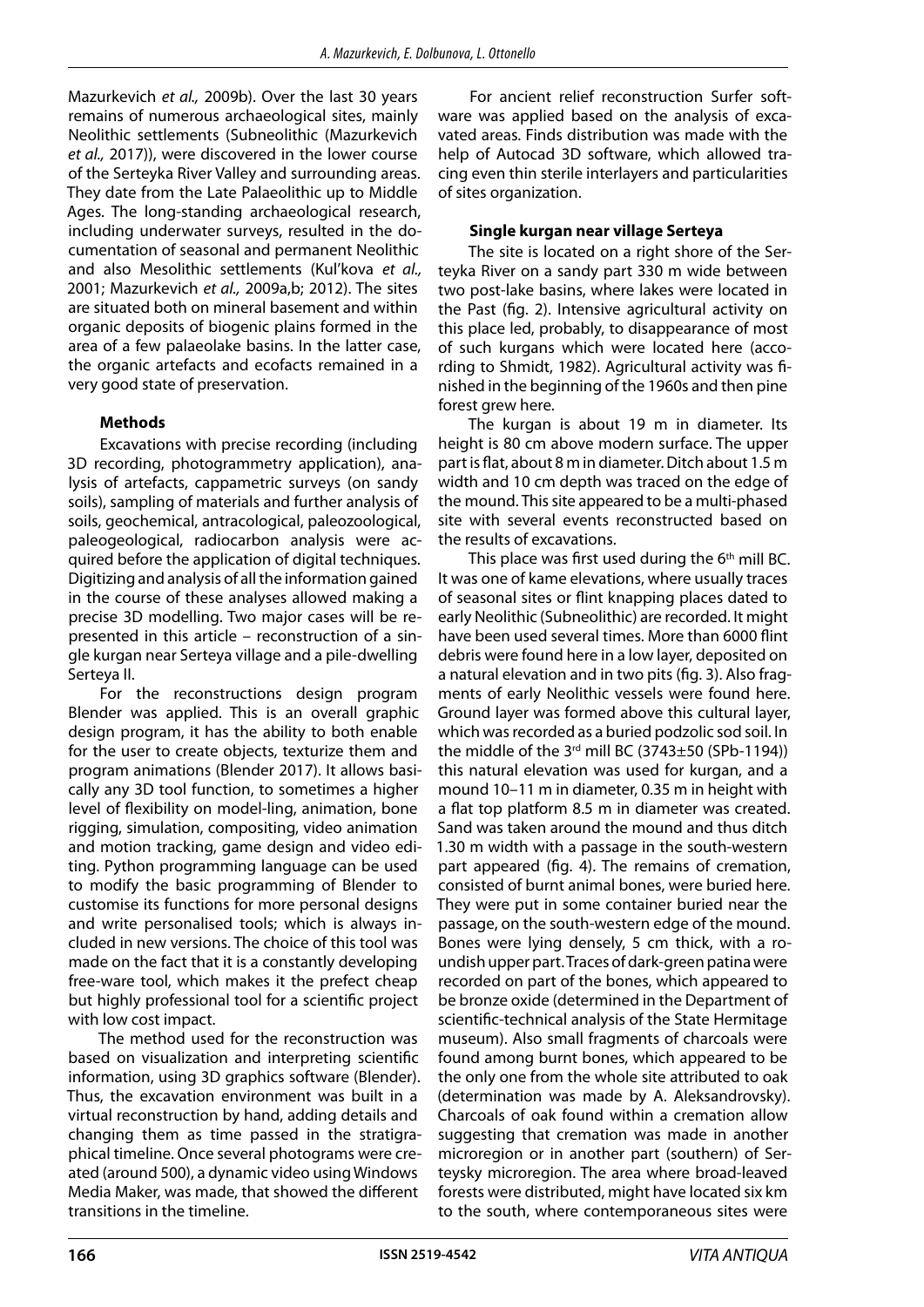found. Some activity was conducted on the platform traced by the remains of pits, which can be left afterwards or at the same time. Further on soil was formed on the surface of the mound and the forest arew.

Around 3485±80 (SPb-1203) the platform was burnt, and further on covered by sand. It can be clearly traced in stratigraphy by podzolic sod with traces of fire. Spatial distribution of finds made by 3D modelling shows that there was no flint debris traced in a thin ash layer, whereas it was traced in under and above lying layers. During this stage or slightly beforehand fireplaces were made, and burnt spots can be traced on the slopes of the mound and beyond external contour of the ditch. The mound was detaching and the remains of fire-places on its slopes and the ditch were partly buried.

Later on a new conical shape mound was created and the height of the construction became approximately 1.3 m above the surface. Small fireplaces were made in the ditch after the mound was created, traced by red spots of sand. Such lenses were recorded in the northern part; the biggest fireplace was located in the eastern part in the ditch. It is complicated to date precisely this complex. Due to stratigraphical and sedimentological analysis the mound was created after a while when the platform was burnt, as the soil was not formed above this place. Spatial analysis show several horizons of flint artefacts in the mound. It allowed us to suggest that the mound was created within several stages, and the ground was taken from different places, thus gradually destroying cultural layer of early Neolithic site (fig. 5).

Probably, this kurgan could have been used by bearers of Long barrows culture, which is testified by the finds of pottery in the ditch. The upper part of this construction might have been destroyed later on, when at the end of the XIXth c. the mound was burnt (charcoal found here was dated to  $120\pm25$  (SPb-1196)), and then upper part was cut, a flat platform was made 8 m in diameter, and ground was put around. Afterwards podzolic soil was formed on the top of this construction.

After all the analysis applied, including precise recording of all the finds (fig. 3), objects, geochemical analysis, geophysical prospections, further virtual reconstructions of all the stages were applied in Blender that concerned visualization of the digitized information, represented by different proxies (see, for ex., fig. 4).

# **Site Serteya II**

Site Serteya II has a rather vast chronology for pile-dwelling settlement, even taking into account a wide period provided by radiocarbon dates, which can evidence both rather long inhabitation of this site and multiple visits of this place (Ma-

zurkevich *et al.*, 2017; Mazurkevich and Dolbunova, 2011; Mazurkevich *et al*., 2011). The most ancient dwelling is dated to about 2900–2570 mill BC. After this the site could have been uninhabited for some time. Next construction period could be dated to 2570–2330 mill BC. The settlement was the most actively populated during 2470–2270 mill BC. We might suppose that during this time period a small society lived here and constructed successively pile dwellings and/or reconstructed them on the same place. Site Serteya II (period of the dwellings 1/6–3 existence) might have been the only inhabited site in the middle of the 3<sup>rd</sup> mill BC in the Serteysky archaeological microregion. The remains found on the site are attributed to Zhizhitsa culture which was formed at the turn of the  $4<sup>th</sup> - 3<sup>rd</sup>$  mill BC on the basis of different cultural components (Mazurkevich *et al.*, 2017).

More than 200 sq.m. were investigated on the site with several inhabitation areas, including area with skeletons attributed to Middle – Late Neolithic on site Serteya II (fig. 6–9). Dwelling constructions with raised floors were found in 70 m from the top end of the cape. The remains of several constructions were found at the Serteya II site, which became the major point for the reconstruction. The pile-dwellings were situated along the shore, and were joined by pathways (Miklyaev, 1971; Mazurkevich, 1998a). The platforms were encircled by rubbish dumps full of kitchen waste located along one of the short walls and adjacent parts of long walls. There was probably a doorway here. This distribution of overlying dumps from different constructions makes it difficult to determine exactly which finds belong to which construction. These are common platforms that could have joined two synchronous dwellings, as a result of which their dumps were intermixed.

Several building horizons were distinguished in the central part, within dwelling №1, the best preserved. Construction №1 was consisted of rectangular platforms of about seven by 4.5 metres, attached to piles with the aid of ropes (pieces of rope made from bilberry rhizome are often found pressed in the piles) and supported from below by 'horned' piles. The basis of the platform consisted of logs 9 to 12 centimeters in diameter, oriented west-east. Poles five to eight centimeters in diameter were densely laid on the logs in transverse position. Treated piney slabs about six centimeters thick were placed above at right angles to the poles. A layer of moss lay above, strewn with coarse-grained white sand eight centimeters thick. A hearth situated on sand was formed, with big stones laid out in a circle about 53 centimeters in diameter.

Some of the piles were pillars serving as the basis of the walls. These pile-pillars were made of tree trunks eight, nine, ten, 12, 14, 16, 18 and more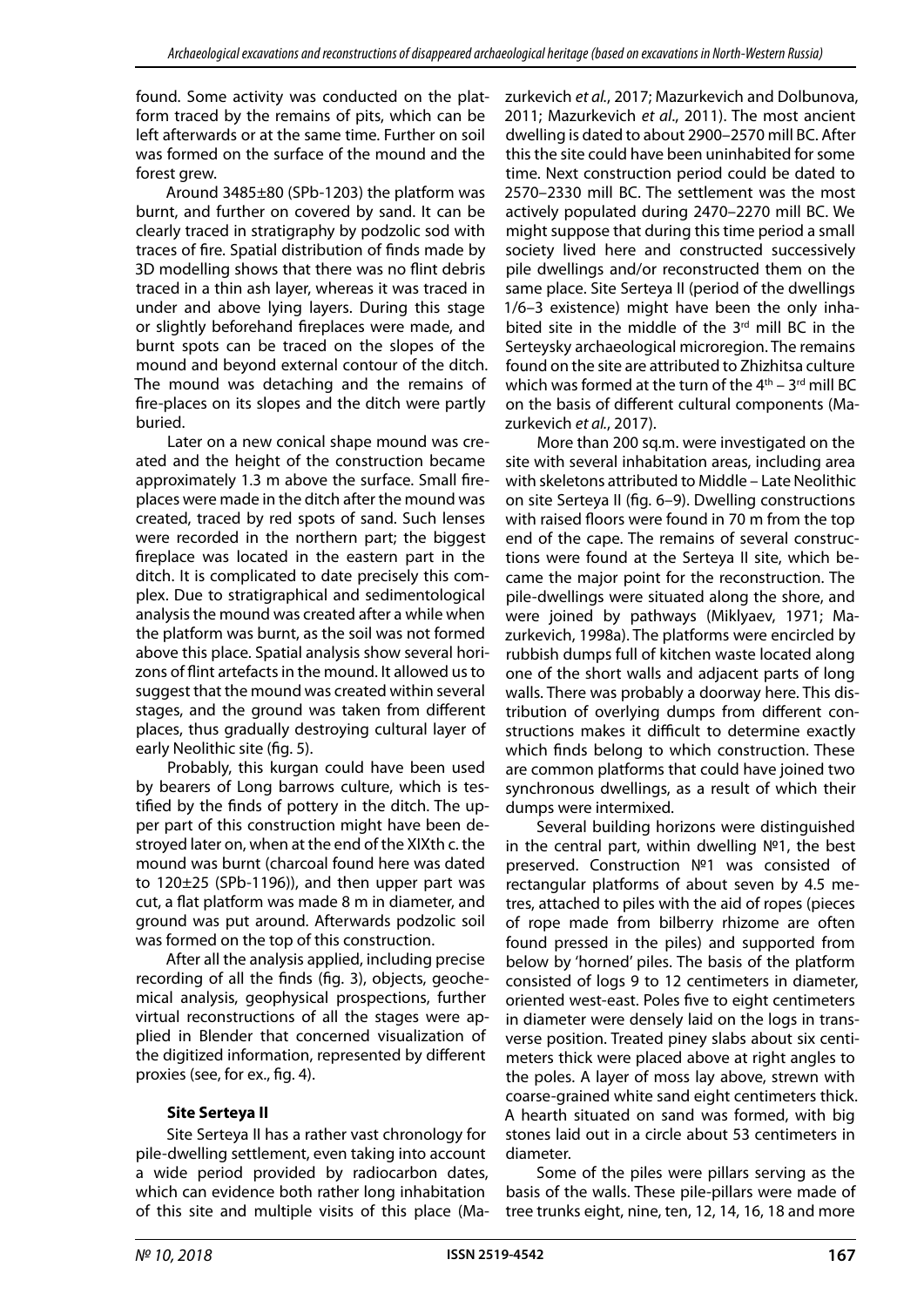than 20 centimeters in diameter. The walls could have been made of branches cleaned from lateral branches. A large amount of the latter was found in the cultural layer, generally lying near rows of piles. Pile-pillars large in diameter were installed mainly at the corners of the platform; pairs of pile-pillars smaller in diameter were placed between them along the perimeter. Parts with sandy filling for hearths were strengthened with pile-pillars and supports. Spruce and ash were generally used to make the piles, more rarely pine, elm, maple, oak, willow, birch and poplar (Kolosova *et al.*, 1998). Also, fragments of eaves and slabs with a lateral support for floors, and beams with holes, were found. Several piles are located near dumps forming a semicircular construction that could have been a pen.

Reconstruction of piles distribution (made in Blender) allowed their visualization and more clear representation of modern river and a shoreline position and ancient piles, located partly under water and in a peat-bog (fig. 7). 3D modelling of finds' distribution allowed tracing different levels of occupation within underwater and peat-bog part. Shallow water (up to 2 m) allowed recording by total station of all the finds located both under water and in a peat-bog. Recording of all the finds allowed tracing thin levels of washing away

(traced by small eroded pottery fragments) and the process of materials depositing on a part remoted from the major dwelling area.

#### **Conclusion**

Methods of digital reconstructions are based on the results of preceding stages of researches, including archaeological excavations with a precise recording, materials analysis, results of geochemical, radiocarbon, paleozoological and paleoenvironmental analysis. From one side, digital reconstructions allowed visualization of the excavated sites establishing connections between archaeologists and society, representing the results of researches for the latter and promoting the preservation of cultural heritage. From another side, digital reconstructions may serve as well as a method of scientific analysis that allows the checking of the proposed reconstructions and interpretations. Analysis made in Dnepr-Dvina area allowed making virtual reconstructions of several sites, tracing particularities of artefacts deposition and cultural layers formation, identifying particularities of paleoenvironmental situation during different periods of time and finally visualization of ancient sites.

# **References:**

- Mazurkevich A.N., Dolbunova E.V., Kul'kova M.A., 2012, Dynamics of landscape developing in early-middle Neolithics in Dnepr-Dvina region, in *Geomorphic Processes and Geoarchaeology: from Landscape Archaeology to Archaeotourism*. International conference held in Moscow-Smolensk, Russia, August 20-24, 2012. Moscow-Smolensk: "Universum", 192–194.
- Mazurkevich A., Dolbunova E., Zaitseva G., Kulkova M., 2017, Chronological timeframes of cultural changes in the Dnepr-Dvina region (7th to 3rd millennium BC), *Documenta Praehistorica* **XLIV**.
- Zaiceva G.I., Vasil'ev S.S., Dergachev V.A., Mazurkevich A.N., Semencov A.A., 2003, Novye issledovaniya pamyatnikov basseina Zapadnoi Dviny i Lovati: raspredelenie radiouglerodnyh dat, korrelyaciya s izmeneniem prirodnyh processov, primenenie matematicheskoi statistiki, in Mazurkevch A. (ed.), *Drevnosti Podvin'ya: istoricheskii aspekt*, 140-154. Saint-Petersburg. (in Russian)
- Kul'kova M.A., Mazurkevich A.N., Dolukhanov P.M., 2001, Chronology and palaeoclimate of prehistoric sites in Western Dvina-Lovat area of North-western Russia, *Geochronometria* **20**: 87–94.
- Dolukhanov P.M., Miklyayev A.M., 1986, Prehistoric lacustrine pile dwellings in the north-western part of the USSR, *Fennoscandia Archaeologica* **III**: 81–89.
- Dolukhanov P.M., Gey N.A., Miklyayev A.M., Mazurkiewicz A.N., 1989, Rudnya-Sertey a, A stratified dwelling-site in the upper Duna basin (a multidisciplinary research), *Fennoscandia Archaeologica* **VI**: 23–27.
- Dolukhanov, P. M., Shukurov, A., Arslanov, K., Mazurkevich, A. N., Savel'eva, L. A., Dzinoridze, E. N., Kulkova, M. A. and Zaitseva, G. I., 2004, The Holocene environment and transition to agriculture in Boreal Russia (Serteya Valley case study). *Internet Archaeology* **17**. http://intarch.ac.uk/journal/issue17/dolukhanov\_index.html.
- Miklyaev A. M., Mazurkevich A. N., Doluhanov P. M., Zaiceva G. I., 1987, O rannem neolite severa Smolenskoi i yuga Pskovskoi oblastei, in Shilov V. P. (ed.), *Zadachi sovetskoi arheologii v svete reshenii XX-VII s'ezda KPSS*, 169–170. Moscow. (in Russian).
- Miklyaev A.M., 1971, Neoliticheskoe poselenie na Usvjatskom ozere, *Arheologicheskij sbornik Gosudarstvennogo Jermitazha* **13**: 7–29.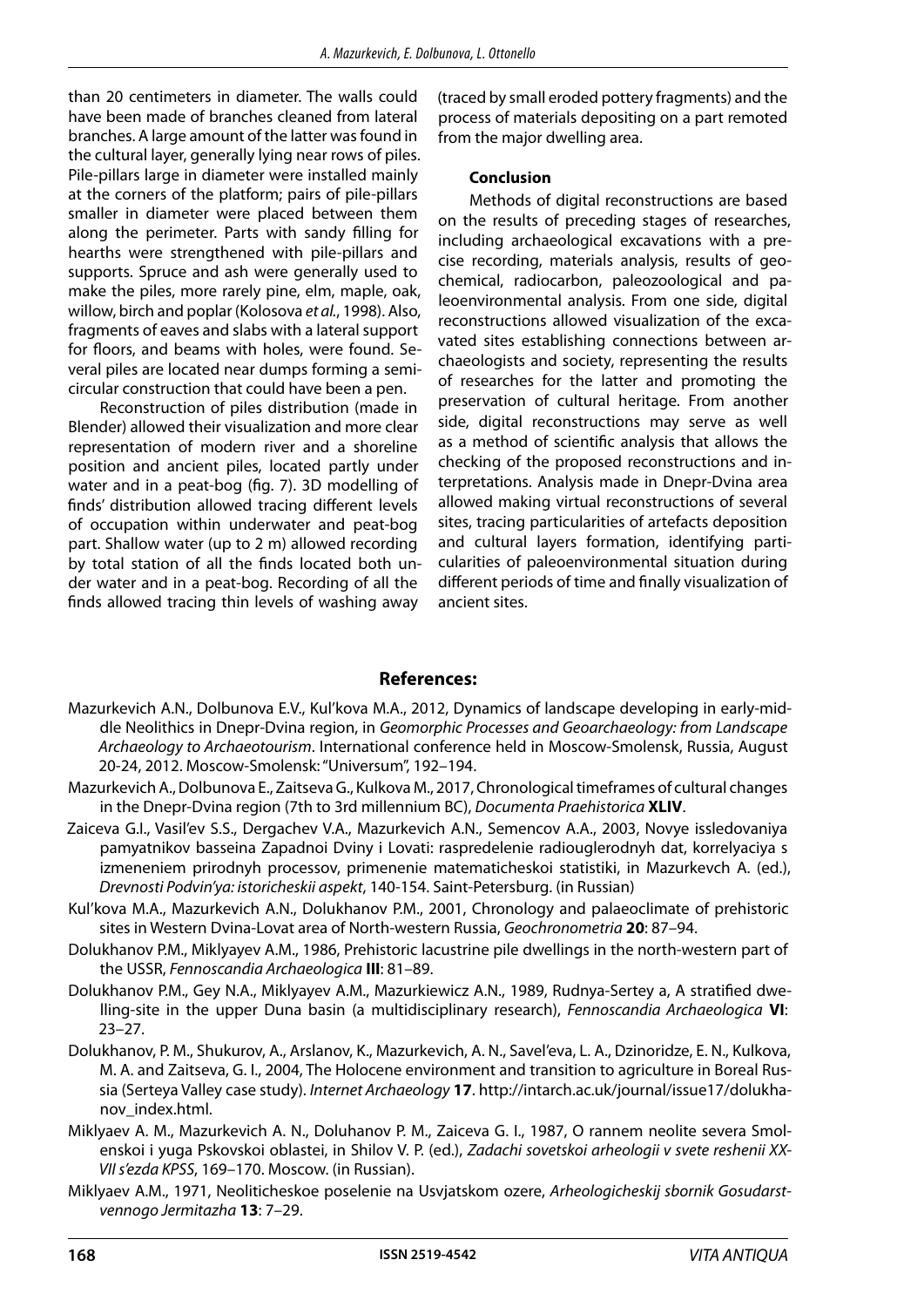- Kolosova M. I., Mazurkevich A.N., 1998, Identifikacija derevjannyh predmetov po priznakam anatomicheskogo stroenija drevesiny iz neoliticheskih torfjanikovyh pamjatnikov Lovatsko–Dvinskogo mezhdurech'ja, in *Poselenie, Sreda, Socium,* 52–65. St Petersburg.
- Shmidt E.A., 1982, *Drevnerusskie arheologicheskie arheologicheskie pamyatniki Smolenskoi oblasti.* Chast' 1. Moscow. (in Russian).

#### *Андрій Мазуркевич, Катерина Долбунова, Лук Оттонелло*

## **Археологічні розкопки та реконструкції втраченої археологічної спадщини (на основі досліджень в Північно-Західній Росії)**

Археологічні розкопки дозволяють досліджувати археологічну спадщину, але в той же час вони призводять до її руйнування. Багатошарові археологічні пам'ятки, які заселялись протягом декількох етапів і включають кілька культурних горизонтів, представляють собою цілий ряд подій. Їхнє «розкодування» можливе тільки шляхом застосування різних методів – археологічних, природничонаукових, а також шляхом використання віртуального моделювання. Археологічні розкопки дозволяють простежити різні стадії заселення пам'ятки, а цифрова реконструкція дає можливість візуалізувати ці стадії і відтворити зниклу археологічну спадщину, що була втрачена внаслідок тривалої людської діяльності. У цьому випадку археологічна польова документація, ретельна фіксація, подальші дослідження та реконструкції на їхній основі є жорстко взаємопов'язані. Саме така комбінація методів була застосована під час досліджень неолітичних стоянок Дніпровсько-Двінського регіону у Північно-Західній Росії.

Методи цифрової реконструкції базуються на результатах попередніх етапів досліджень, у тому числі археологічних розкопок з точною фіксацією, обробкою отриманих матеріалів, результатів геохімічних, радіовуглецевих, археозоологічних та палеоекологічних аналізів. З одного боку, цифрові реконструкції дозволяють візуалізувати досліджені пам'ятки, що налагоджує зв'язки між представниками археології та громадськістю. Вони демонструють суспільству результати археологічних досліджень та сприяють збереженню культурної спадщини. З іншого боку, цифрові реконструкції являються методом наукового аналізу, який уможливлює перевірку запропонованих реконструкцій та інтерпретацій. Так, проведений аналіз дозволив розробити віртуальні реконструкції декількох об'єктів, відстежити особливості відкладення артефактів та формування культурних шарів, визначити особливості палеоекологічної ситуації протягом різних періодів та, врешті, створити візуалізацію стародавніх пам'яток.

**Ключові слова:** *віртуальна реконструкція, цифрова археологія, Північно-Західна Росія, 3D моделювання, археологічні розкопки*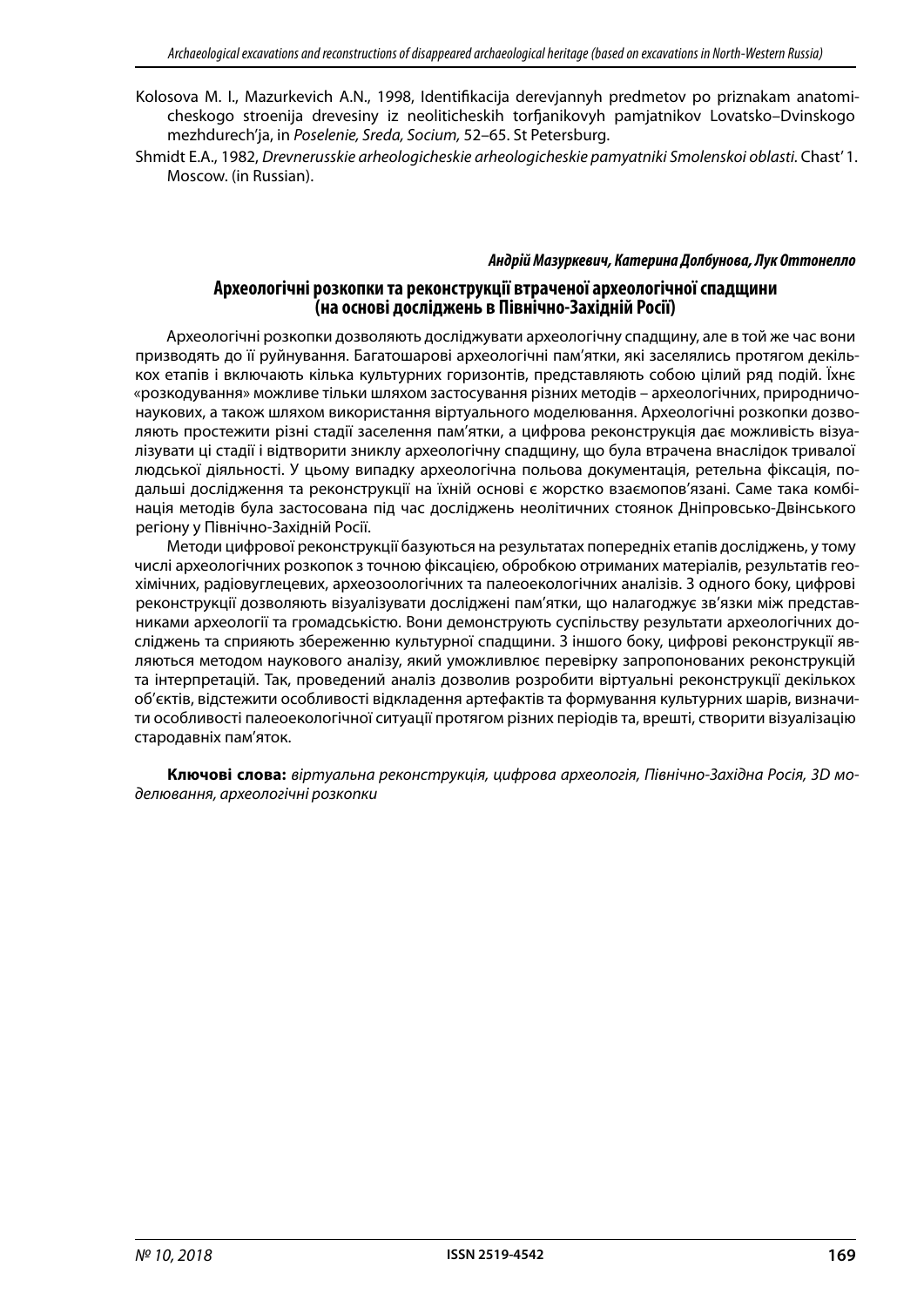

**Fig. 1.** Dnepr-Dvina region with indication of Serteya II and kurgan near Serteya village position.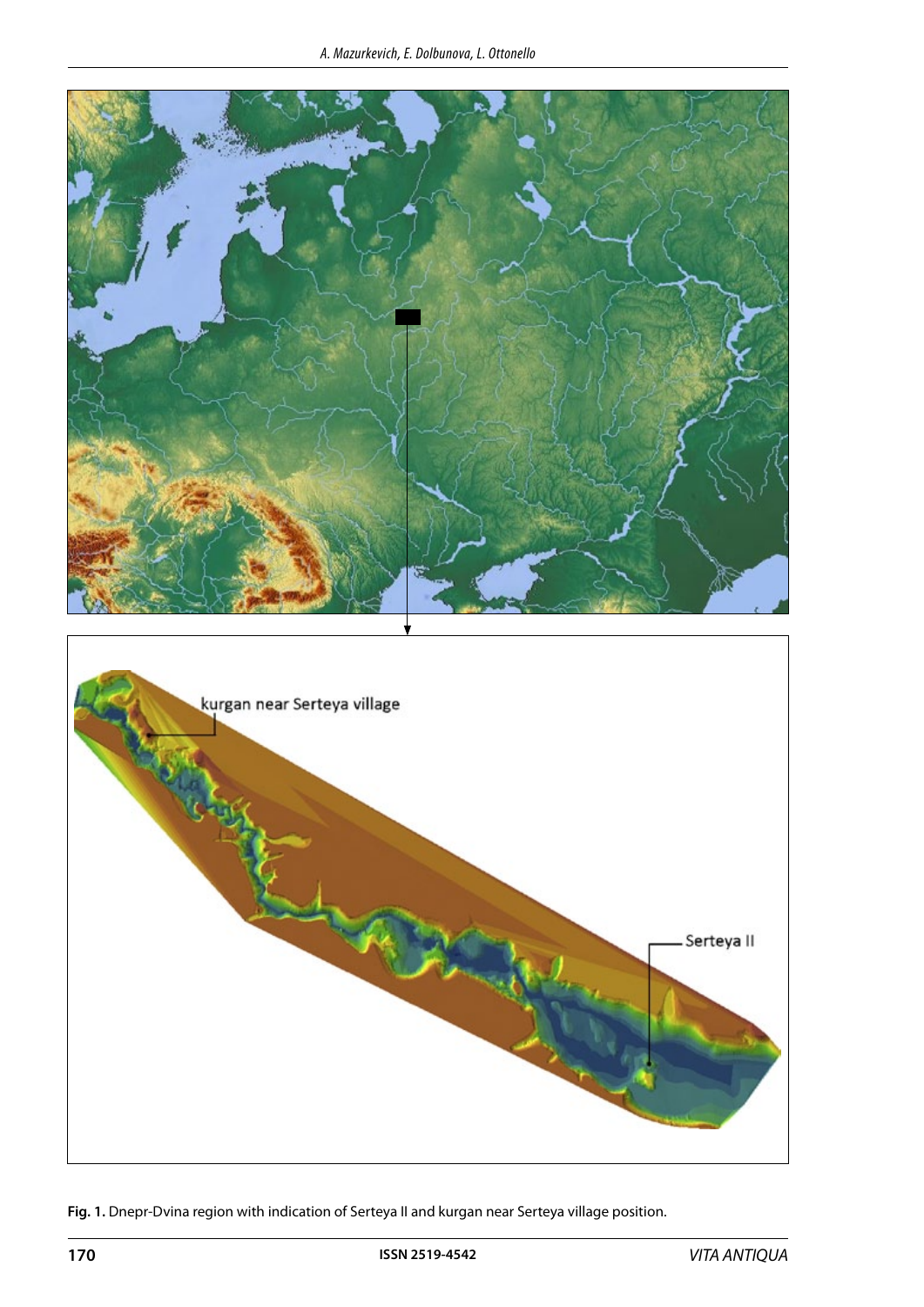

**Fig. 2.** Single kurgan near Serteya village (view before excavation and surface relief reconstruction).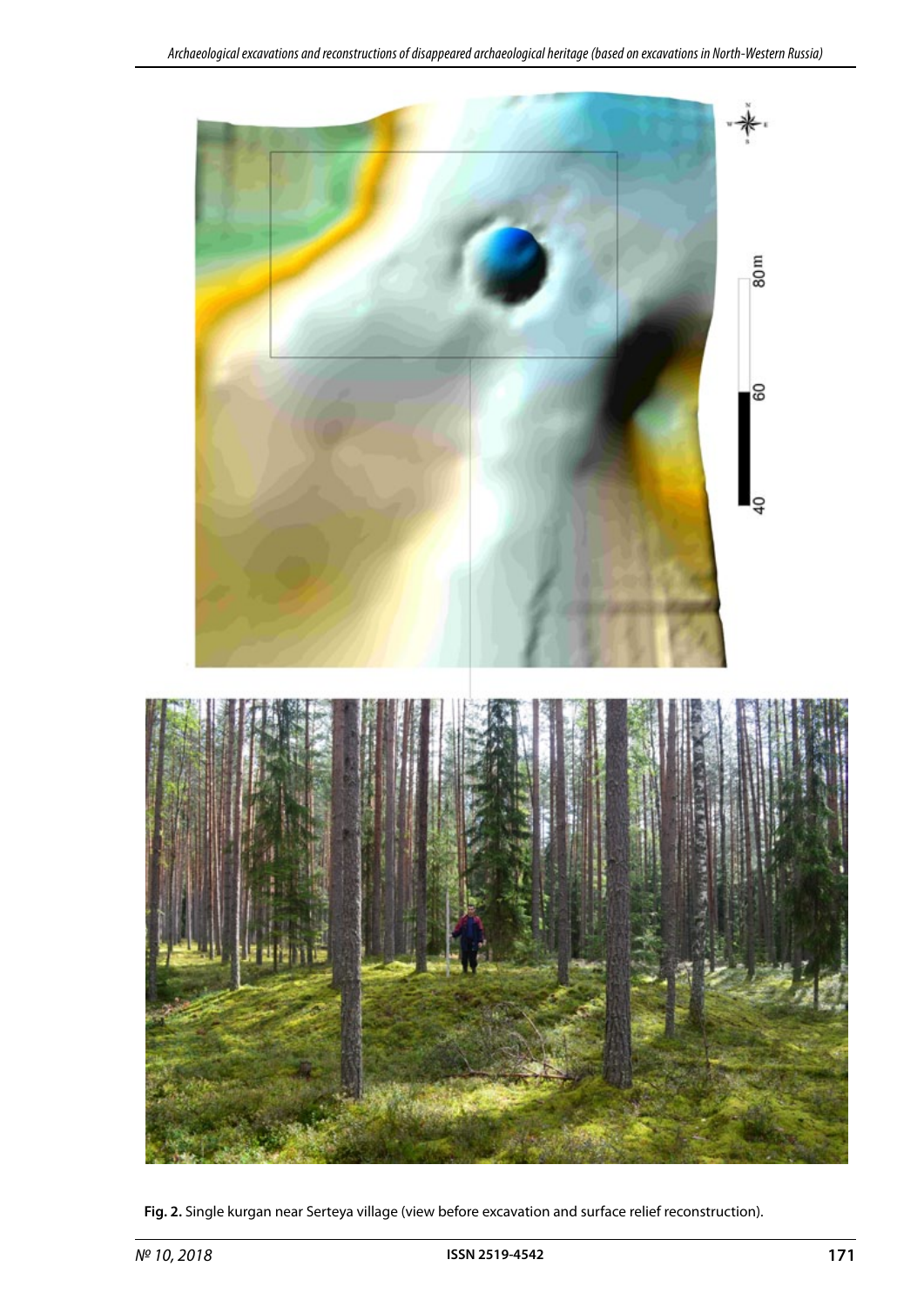

**Fig. 3.** 3d reconstruction of flint debris distribution (each flint artefacts is marked by a green dot) and view on the site.



**Fig. 4.** Platform covered by ash in the central part of the kurgan (first stage of the mound creation – *а*); slopes of the kurgan with traces of fire (stage four – *b*)) and reconstruction of the first stage (*c*).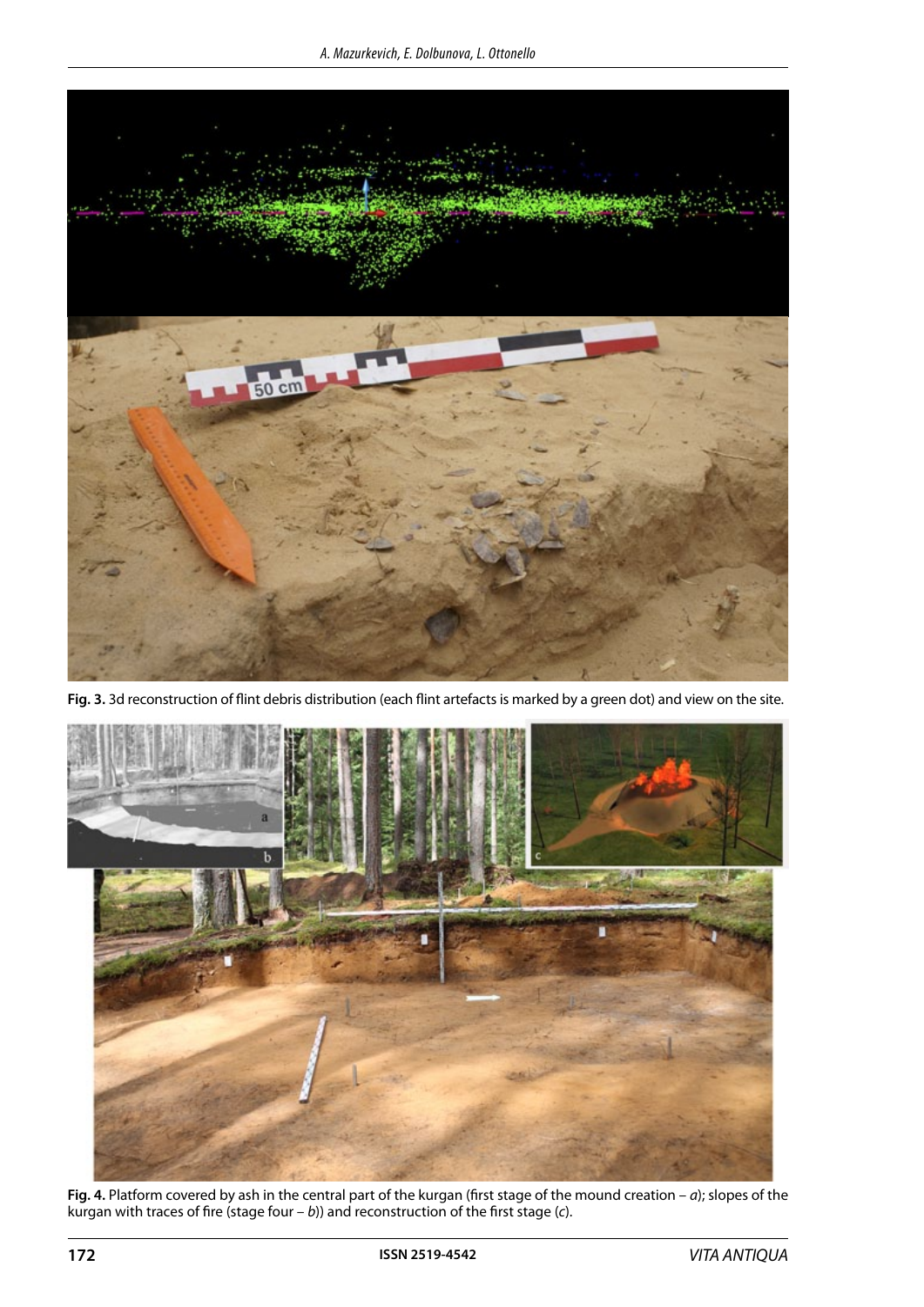

**Fig. 5.** Base layer of the kurgan near Serteya village.



**Fig. 6.** View on the site Serteya II and underwater excavations.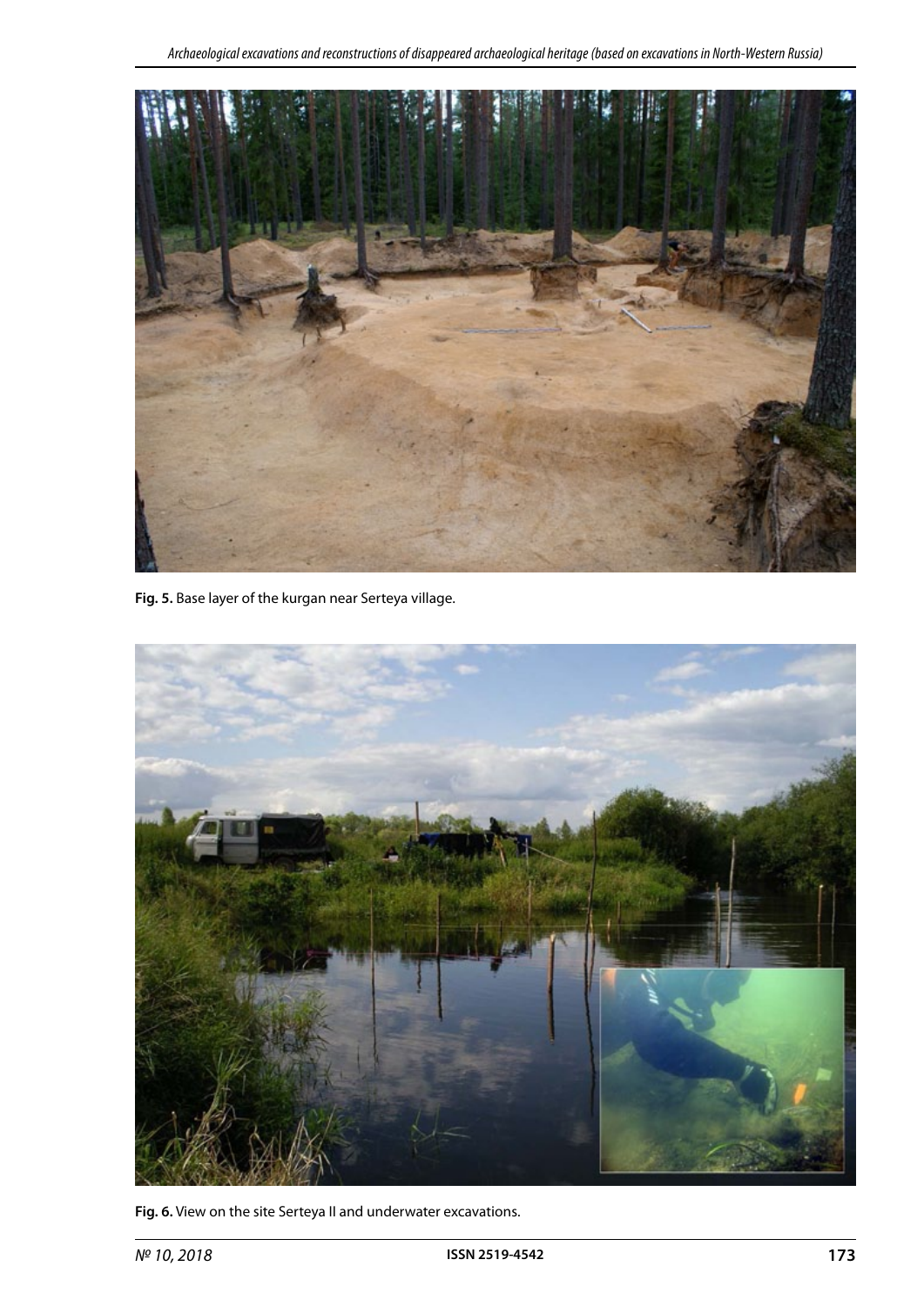

**Fig. 7.** Plan of constructions and 3d reconstruction of piles distribution.